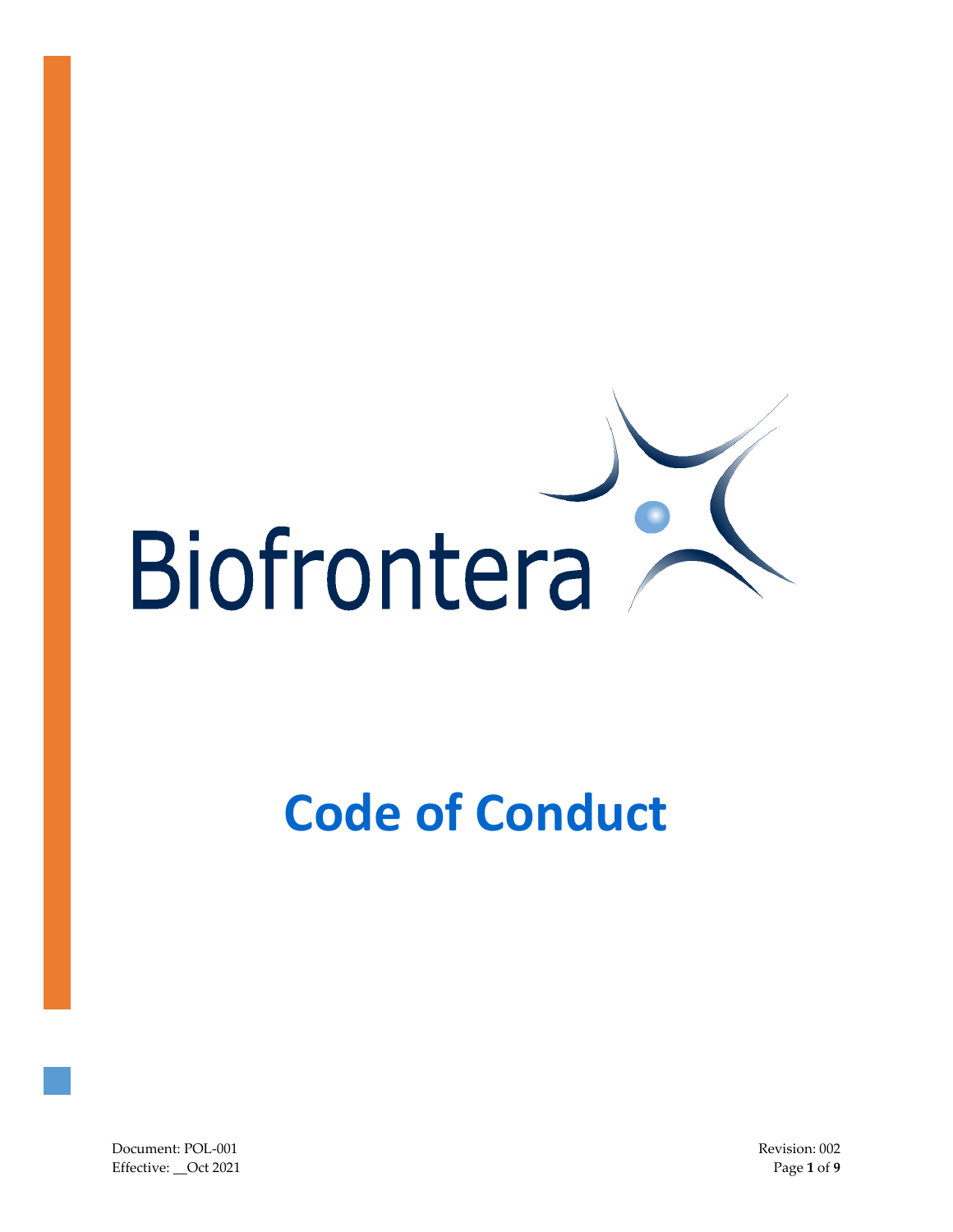## **Table of Contents**

## **A Message from Our CCO**

## **Commitment to Integrity**

### **Behavioral Expectations**

*We Are Responsible and Stay Within the Letter and Spirit of the Law We Use Common Sense and Ask Questions We Abide by Our Code Our Managers and Officers Have Additional Responsibilities*

#### **Commitment to Patients, Customers and Partners**

*We Do Not Permit Bribery or Improper Business Entertainment or Gifts We Conduct Ethical Research We Are Responsible for Patient Safety We Interact with Healthcare Professionals in a Professional and Ethical Manner We Interact with Patients and Patient Organizations in a Professional and Ethical Manner We Interact with Payers in a Professional and Ethical Manner We Safeguard Confidential Information We Do Not Trade Securities Based on Inside Information We Deal Fairly We Respect Laws Governing Global Trade*

### **Commitment to Our Colleagues**

*We Treat Others Fairly and Respectfully We Are Committed to a Safe and Healthy Workplace*

## **Commitment to Biofrontera and Its Investors**

*We Avoid Conflicts of Interest We Maintain Accurate Books and Financial Records We Respond to Media Inquiries Responsibly We Use Social Media Wisely We Protect and Properly Use Biofrontera Assets*

## **Raising Concerns and Reporting Issues**

*We Proactively Seek Guidance Violations of the Code, Policies or the Law We Are Responsible for Reporting Violations Compliance Hotline We Respond to Concerns and Issues We Do Not Tolerate Retaliation*

Document: POL-001 Revision: 002 Effective: \_\_Oct 2021 **Page 2** of **9**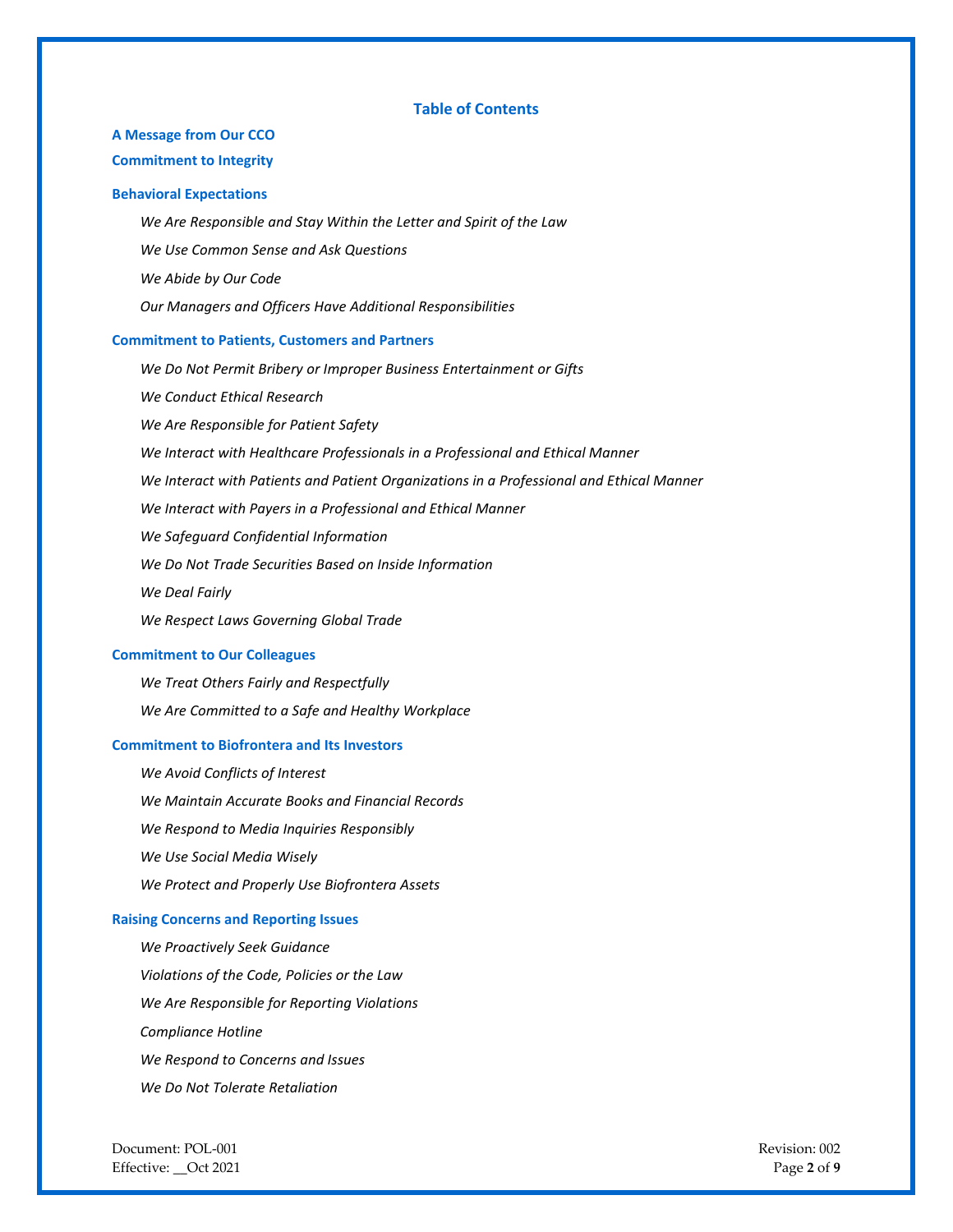# **Code of Conduct**

# **Commitment to Integrity**

Our Code of Conduct (Code) reflects our commitment to ethical business practices in our daily interactions. Individually, and as members of the Biofrontera, Inc. (Biofrontera) team, each of us is responsible for acting with integrity. Our reputation for ethical and compliant behavior is a corporate asset that each of us has a duty to safeguard and strengthen as we preserve the trust and confidence of patients and physicians, our customers, business partners, investors, governmental authorities and other stakeholders.

This Code is not meant to describe every situation you may face, but rather it setsforth the standards that all of us are expected to meet, and the values and principles that underlie these standards. Biofrontera has more specific policies, procedures and information on these topics that you should familiarize yourself with and refer to when needed. Also, when in doubt, you should seek guidance from your manager or Biofronera's Compliance department ("Compliance").

# **Behavioral Expectations**

**We are responsible to stay well within the letter and spirit of the law**. Ethical and compliant behavior strengthens the company and ensures our continued success. Biofrontera is committed to conducting its business ethically and in compliance with all applicable laws, regulations, guidelines, industry codes and internal policies. The standards in this Code should be viewed as the *minimum standards* that Biofrontera expects from its officers and employees in the conduct of Biofrontera's business.

**We use common sense and ask questions**. Each of us is expected to be proactive in exercising our commitment to ethics and compliance in a way that will merit the continued trust and confidence of all of our stakeholders. As each of us performs our daily business activities, it is important that we use common sense and good judgment to guide us in determining appropriate behavior. The mere fact that a potential action is technically legal does not mean it is necessarily appropriate. However, if we are unsure, we should seek guidance by consulting with our manager or other senior leadership. At Biofrontera, we ask questions… we don't guess.

In all situations, consider the consequences to Biofrontera and yourself. When presented with a difficult ethical choice, ask yourself these questions before making a decision:

- Would my actions conform to the spirit, as well as the letter, of the law?
- Would my actions reflect well on me and Biofrontera?
- Would I feel comfortable if my actions were reported as headline news?

If the answer is "I'm not sure"… we *ask* before acting.

And, if the answer is "NO"… we don't act.

**We abide by our Code.** This Code applies to all employees, officers and directors of Biofrontera. We also expect our business partners who represent Biofrontera or act on our behalf, such as agents, consultants, distributors and independent contractors, to abide by values that are consistent with this Code.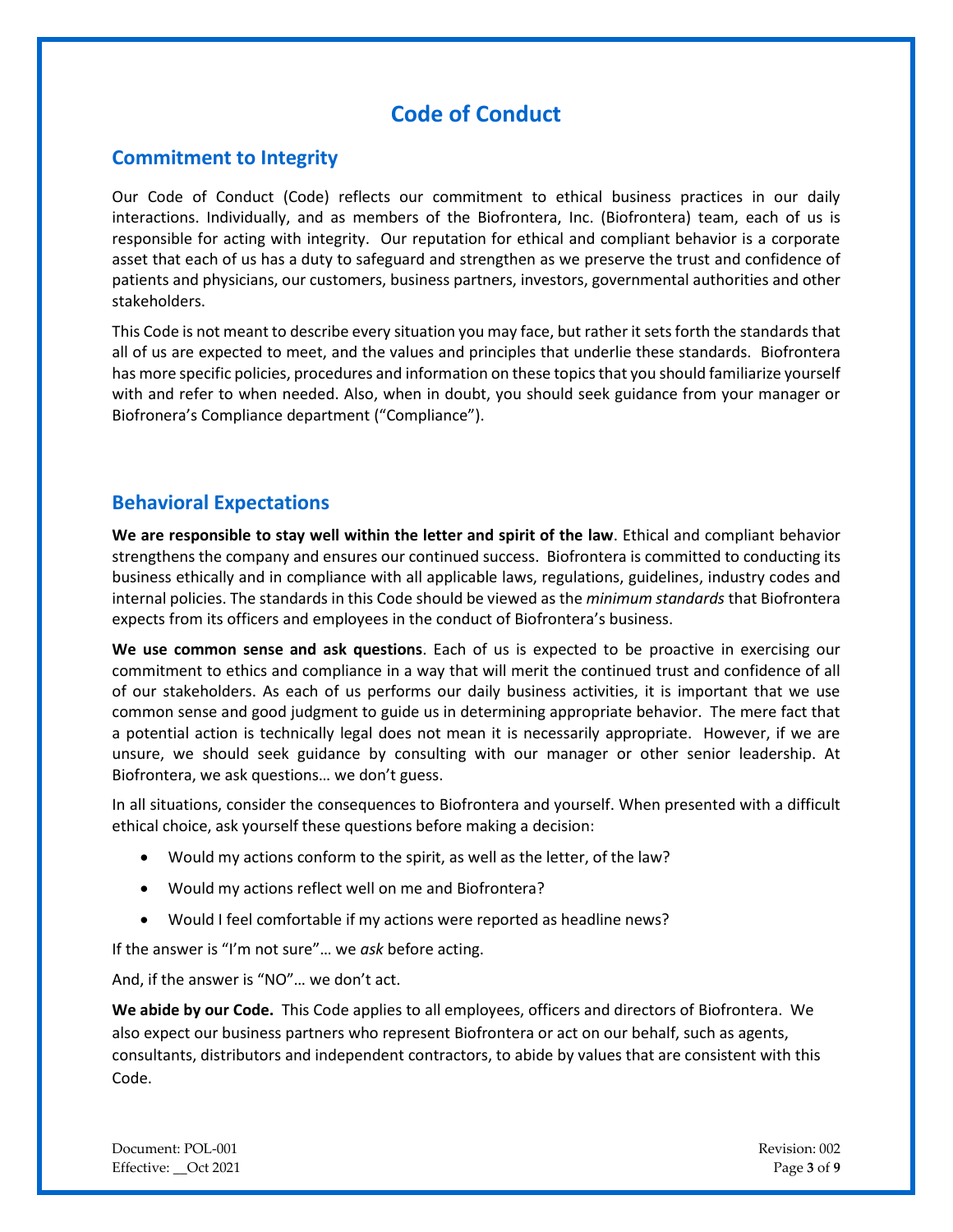**Our officers and managers have additional responsibilities.** Our officers and managers serve as role models for high ethical standards and create a culture of honesty and respect. We expect our leadership to be a resource for employees and create an environment where employees are comfortable raising concerns. We expect officers and managers to reinforce the importance of appropriate conduct with employees and to take reasonable actions to detect and prevent misconduct.

## **Commitment to Patients, Customers and Partners**

**We do not permit bribery or improper business entertainment or gifts**. Biofrontera's policy against bribery is clear—we *never* make or accept bribes or kickbacks. A bribe is something of value that is offered or given to improperly influence a decision. Bribes often consist of money, but they could also consist of gifts, trips, entertainment, charitable donations, favors or jobs. We do not offer or give anything of value to win business, to influence a business or prescribing decision or to advance our interests with government authorities, regardless of local custom. Likewise, we do not accept gifts, hospitality or anything of value from a third party that is offered with an expectation that a business advantage will be provided by Biofrontera in return.

In particular, our interactions with healthcare professionals (HCPs), government entities, government employees and other related entities must be legitimate and never involve an attempt to obtain an improper advantage or to improperly influence or encourage a Biofrontera product decision by them.

**We conduct ethical clinical research.** When engaging in clinical study activities, we expect investigators and other colleagues to protect the rights, safety and privacy of all study subjects, as well as the integrity of trial data. In addition, we will transparently report clinical trial results and findings accurately, fairly, completely and in a timely manner, in accordance with applicable laws, regulations and industry standards.

Biofrontera complies with applicable laws, regulations and international Quality standards, including:

- Good Clinical Practice
- Good Laboratory Practice
- Good Manufacturing Practice
- Good Pharmacovigilance Practice
- Good Distribution Practice

**We are responsible for patient safety.** At Biofrontera, there is no higher priority than patient safety**.** Each of us, including our business partners, is responsible for promptly reporting any adverse events or safety information as well as any product complaint to the Drug Safety Department. To make a report, we may contact Drug Safety at:

- Phone: 1-844-829-7434
- Email: [drugsafety@biofrontera.com](mailto:drugsafety@biofrontera.com)
- Fax: 781-245-1328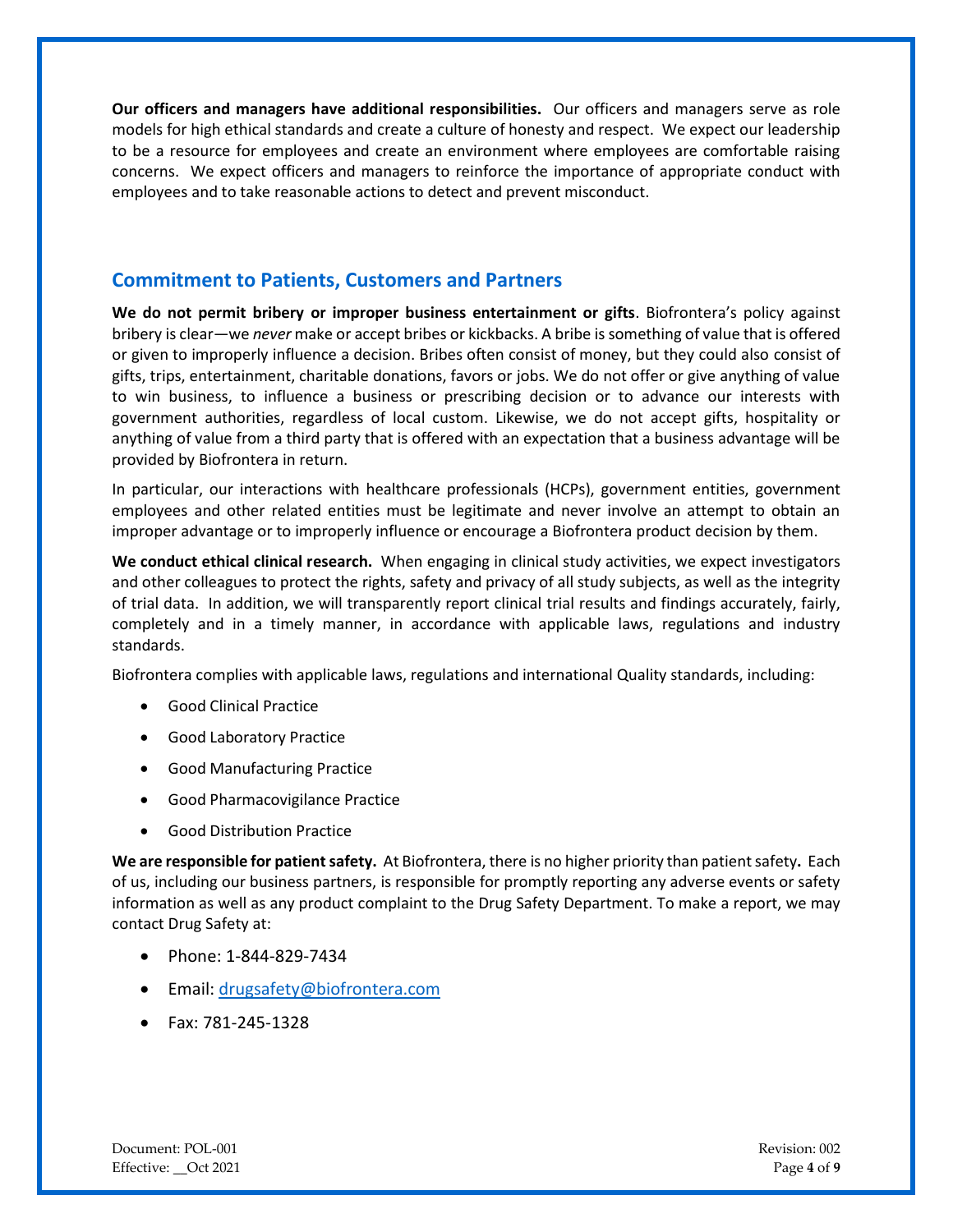**We interact with healthcare professionals in a professional and ethical manner.** We are committed to respecting the independence of HCPs, avoiding inducements in any form and following the guidelines that govern interactions and relationships with HCPs. Our interactions with HCPs are intended to benefit patients and to enhance the practice of medicine. Interactions are focused on informing HCPs about the benefits and risks of products, providing scientific and educational information, supporting medical research and education, obtaining market research and obtaining feedback and expert advice about our scientific and medical activities or our products through consultation with medical experts. We provide truthful and fair balanced scientific and educational information to HCPs in accordance with applicable laws, regulations and Biofrontera policies.

In our marketplace, the laws and standards of many states must also be considered when interacting with HCPs. Interactions that include hospitality, educational items, congress attendance, travel or payments for services are commonly governed by state laws or industry codes. When in doubt, we consult the appropriate internal resource if we are unsure whether a planned business activity with a HCP is appropriate. It is expected that our employees understand and comply with applicable laws and standards. If you have any questions regarding specific rules or regulations, to ask for guidance from your manager or Compliance.

Many HCPs are employed by government-owned or controlled institutions. HCPs who work for government institutions are considered government employees. Additionally, private persons acting for the government are considered government employees. Employment of HCPs or others includes parttime arrangements. Particular care should be taken when providing anything of value to or engaging government employees or organizations for services.

**We interact with patients and patient organizations in a professional and ethical manner.** We are committed to working with patient organizations to facilitate educational and support services for patients, and we award Educational Grants or Sponsorships to benefit the mission of patient organizations. Our relationships with patient organizations are structured in a manner that ensures the independence of these organizations and supports the organization's mission.

Where allowed by law and industry codes (e.g. PhRMA in the United States), Biofrontera may provide appropriately reviewed and approved information directly to the public (e.g. print or digital materials) that:

- Motivates patients to contact their HCP and engage in a dialogue about health concerns; and
- Educates patients about disease states, and/or approved treatment options, including Biofrontera products.

**We interact with payers in a professional and ethical manner.** Biofrontera's commitment to the availability of innovative, life-changing products doesn't stop with our research and development efforts. We are committed to providing payers with the necessary clinical and other evidence needed for them to make timely formulary, pricing and reimbursement determinations.

**We safeguard confidential information and protect individual privacy**. In the course of its ordinary business activities, Biofrontera collects personal data information on Biofrontera employees, HCPs, patients, business partners and other individuals. We respect and safeguard the private information and intellectual property entrusted to us, using it only for legitimate business purposes and in accordance with all applicable laws and governing contracts. No one should ever be surprised at the information Biofrontera possesses about them or how that information is used.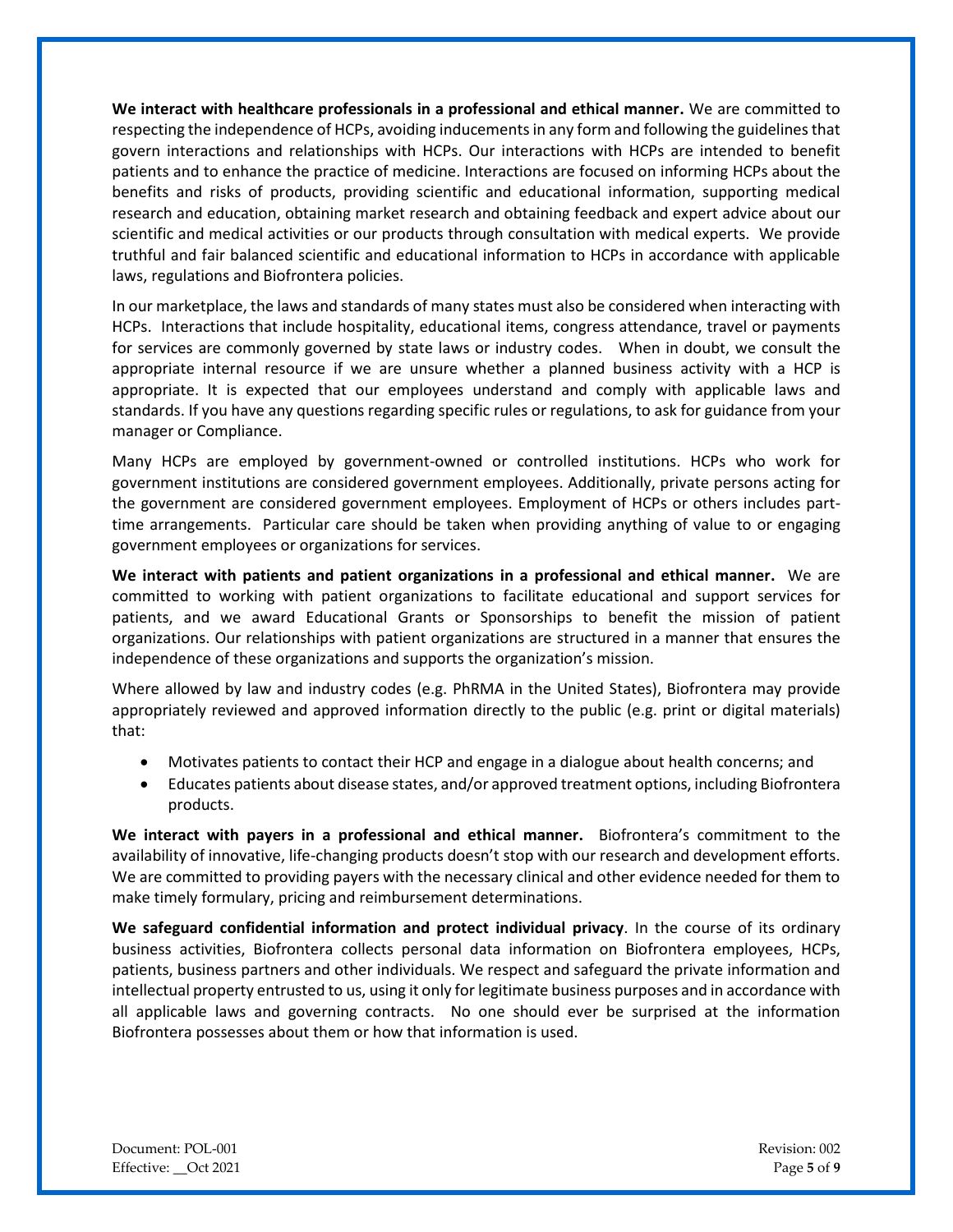We are all also responsible for protecting Biofrontera's confidential information and the confidential information of third parties with which we do business. We do not disclose any confidential information without a valid business purpose and proper authorization by Compliance. Our obligations in this respect continue even if our employment or other relationship with Biofrontera ends.

**We do not trade securities based on inside information.** There are very strict rules that prevent the use of non-public information to trade in the securities (i.e. stock) of publicly traded companies. Thus, no one with material, non-public information should use, rely or pass on that information. If we have any question about whether information we possess is material and non-public, we seek guidance from Biofrontera's Compliance Officer (as defined in our Insider Trading Policy).

**We deal fairly**. We endeavor to deal fairly with our customers, suppliers, competitors and employees. We should not take unfair advantage of anyone through manipulation, concealment, abuse of privileged information, misrepresentation or any other unfair dealing. Applicable antitrust laws specifically prohibit us from colluding with a competitor. When interacting with a competitor, questions about whether our actions are proper and in compliance with the law should be directed to Compliance.

**We Respect Laws Governing Global Trade.** When conducting business transactions across borders, we comply with all applicable import and export and trade embargo laws and regulations restricting the movement of products, information and financial assets.

# **Commitment to Our Colleagues**

**We treat others fairly and respectfully**. We foster a respectful work environment free from any form of discrimination, harassment or intimidation. We provide equal opportunity in all aspects of employment. We do not tolerate discrimination, harassment, violence or threatening behavior of any kind. We treat everyone—fellow employees, customers, business partners and other stakeholders—with dignity and respect. Of course, our behavior beyond the workplace also reflects on the organization and may have an impact on our ability to be an effective colleague.

**We are committed to a safe and healthy workplace**. We are committed to providing a clean, safe, healthy, secure and drug-free workplace. Our employees are responsible for maintaining a safe and healthy workplace by following safety and health rules and practices and by reporting accidents, injuries and unsafe conditions, procedures or behaviors.

We do not permit the use, possession or sale of any illegal substance at Biofrontera or when representing Biofrontera in any capacity or conducting Biofrontera business. We do not bring weapons onto Biofrontera premises or to a Biofrontera-sponsored event. We do not possess or consume alcohol on company premises except at authorized Biofrontera events.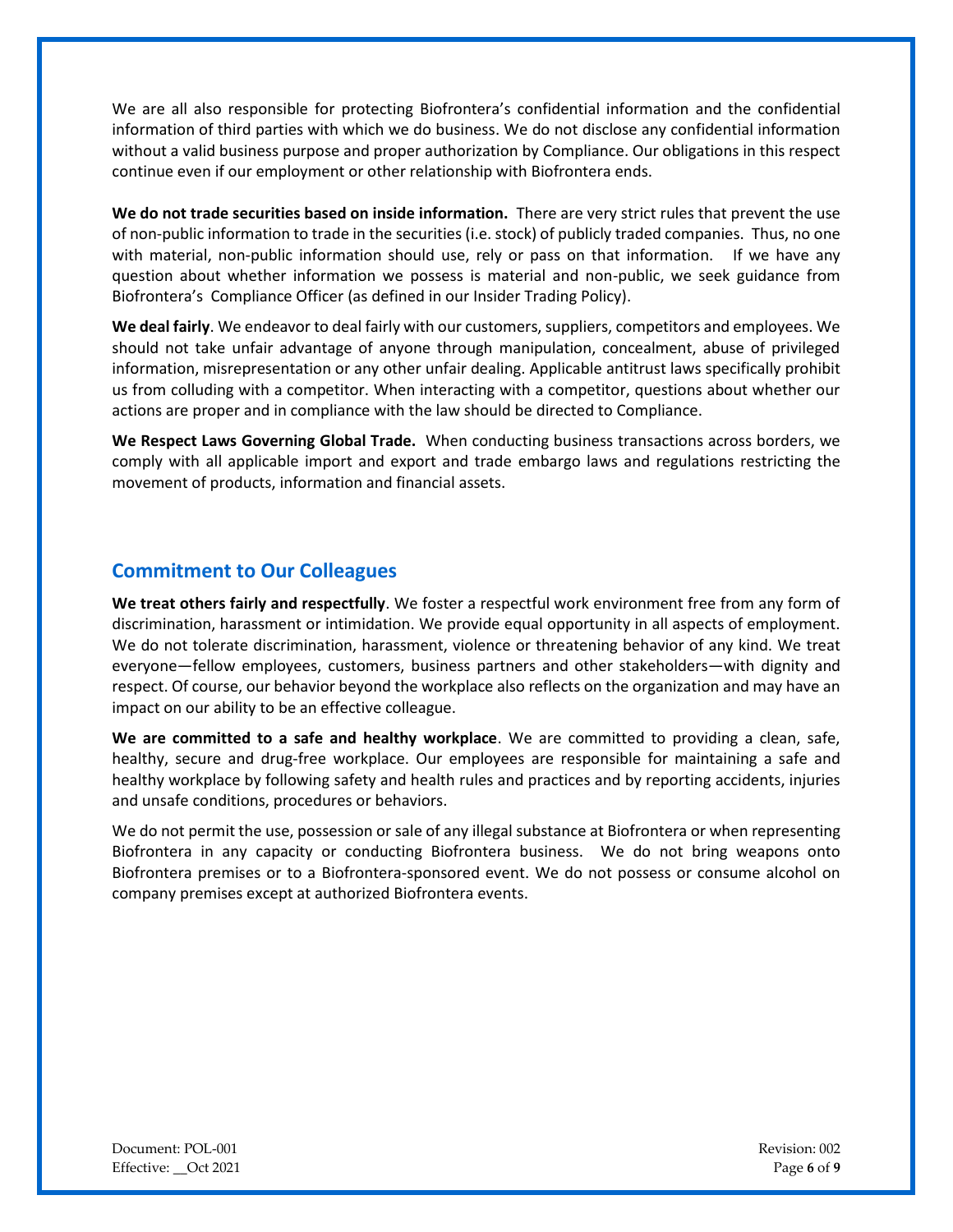## **Commitment to Biofrontera and Its Investors**

**We avoid conflicts of interest**. We have a responsibility to make sound business decisions strictly on the basis of Biofrontera's best interests without regard to our personal interests. A conflict of interest can occur when our personal activities, investments or associations compromise our judgment or ability to act in the best interest of Biofrontera.

We proactively disclose relationships, associations or activities that may create actual, potential or perceived conflicts of interest to Legal and HR as soon as we become aware of any potential for a conflict. While working at Biofrontera, we do not accept any employment outside of Biofrontera without prior approval from management.

We may not take for ourselves opportunities that are discovered through the use of Biofrontera property, information or position. We will not use Biofrontera property, information or position for personal gain, or to compete with Biofrontera in any manner. We owe Biofrontera a duty to advance its legitimate business interests when business opportunities arise.

**We maintain accurate and complete business and financial records**. We create and maintain books, records and financial statements that are honest, accurate, objective, complete and timely in order to ensure that we make sound business decisions, truthfully reflect our business to potential or actual investors and adhere to applicable legal requirements and generally accepted accounting practices.

We maintain and report to applicable governmental agencies, as and when required by law or code, relevant details regarding any payments and other compensation (e.g., honoraria, hospitality, educational items, meals) that are provided to HCPs/Healthcare Organizations or other entities that are subject to reporting requirements.

**We respond to media inquiries responsibly.** To ensure honest, professional and legally compliant responses to requests for information, we authorize a limited number of employees to communicate to the press and members of the financial community about Biofrontera. Any inquiries from media outlets should be directed to Biofrontera's Investor Relations department.

**We use social media wisely**. We use social media appropriately and responsibly. We will not post information about any Biofrontera product, service or other Biofrontera business activity. We do not disclose confidential Biofrontera information or the confidential information of our customers, patients, suppliers, business partners or other employees. Only those authorized may speak for Biofrontera, including through social media channels.

**We protect and properly use Biofrontera assets.** We are good stewards of Biofrontera's assets, whether in managing budgets or protecting Biofrontera's intellectual and other property. Theft, carelessness and waste have a direct impact on our profitability. We use Biofrontera assets for legitimate business purposes, and in particular, will use Biofrontera's information systems assets in a responsible manner. We do not use Biofrontera equipment or systems to create, store or send content that is illegal or unprofessional.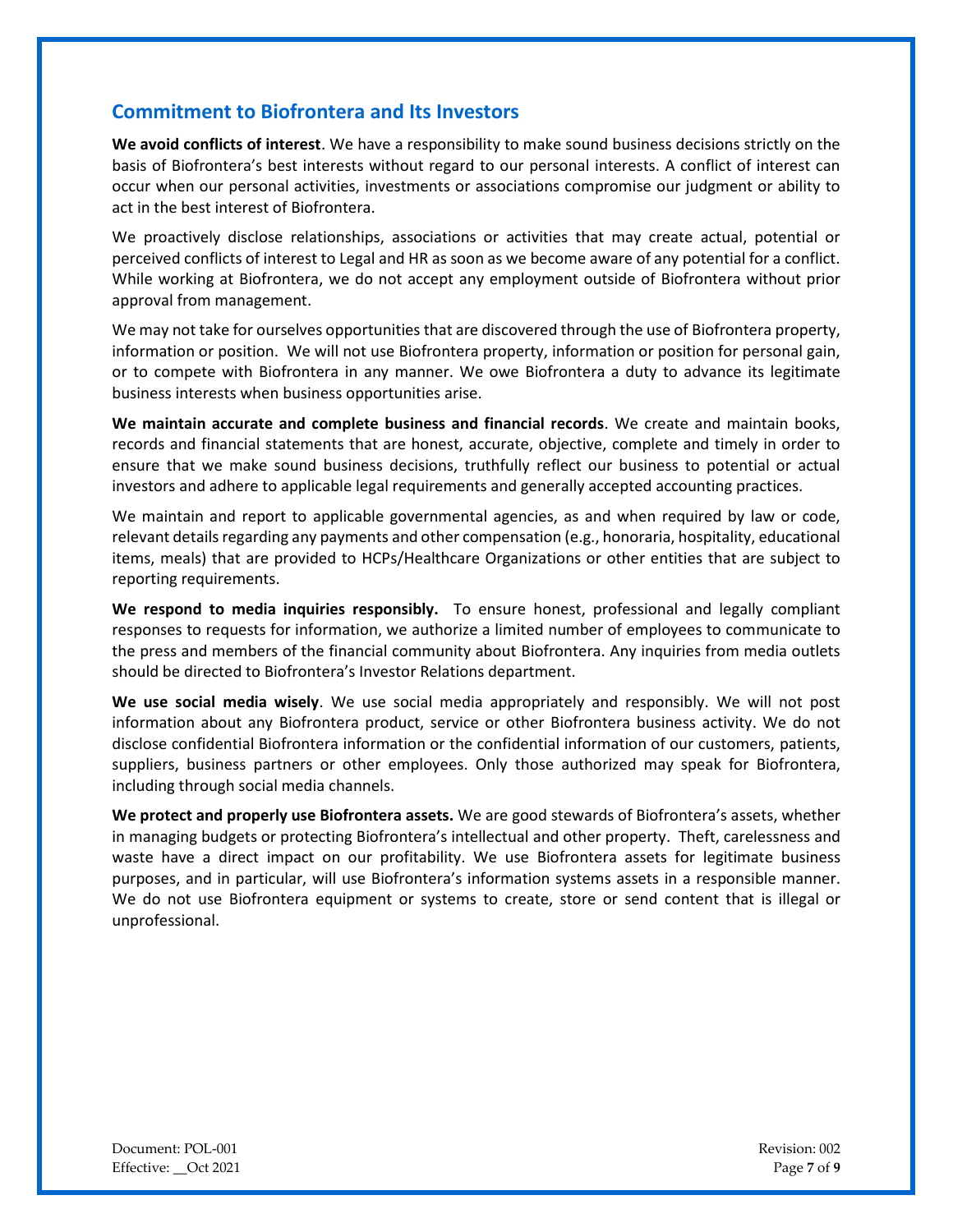# **Raising Concerns and Reporting Issues**

**We proactively seek guidance.** Every employee is expected to follow the Code and other Biofrontera policies. We encourage one another to proactively ask questions, seek guidance and report suspected or known violations of the Code, policies and laws. When we have a question, we seek guidance from our managers or Compliance. If the question is related to our manager, or if we do not believe the manager has answered our question effectively, we may direct the question to Compliance either directly or via the Compliance Hotline.

**Violations of the Code, Biofrontera Policies or the Law**. Anyone who violates the law, our Code or other Biofrontera policies may be disciplined, including termination of employment and/or his or her business relationship with Biofrontera, in accordance with local legal requirements. Certain violations of this Code may be violations of the law, which may result in civil or criminal penalties, and Biofrontera will cooperate fully with the appropriate authorities in these situations.

**We are responsible for reporting violations**. If we witness—or suspect—a violation of our Code, Biofrontera policies or the law, we are each responsible for promptly reporting it to our manager, to Compliance, or via our Compliance Hotline.

**Compliance Hotline**. Biofrontera has established a confidential outside resource made available to you 24 hours a day, 7 days a week to report concerns and potential violations of the Code, our policies and regulations. Calls to the Compliance Hotline may be made confidentially and anonymously. To make a good-faith report, we may do any of the following:

- Speak directly with our manager or Compliance
- Contact the Compliance Hotline (anonymously or not) on 1-844-490-0002 or online at [www.lighthouse-services.com/biofrontera](http://www.lighthouse-services.com/biofrontera)

**We respond to concerns and issues.** Biofrontera is committed to investigating and responding to reported concerns and issues in a timely and appropriate manner.

**We do not tolerate retaliation**. Biofrontera takes its non-retaliatory culture very seriously and will not allow anyone to take adverse action, threaten, intimidate or retaliate if one of us reports a violation or suspected violation in good faith, or cooperates in an investigation. Biofrontera considers retaliation itself a violation of this Code and will respond accordingly.